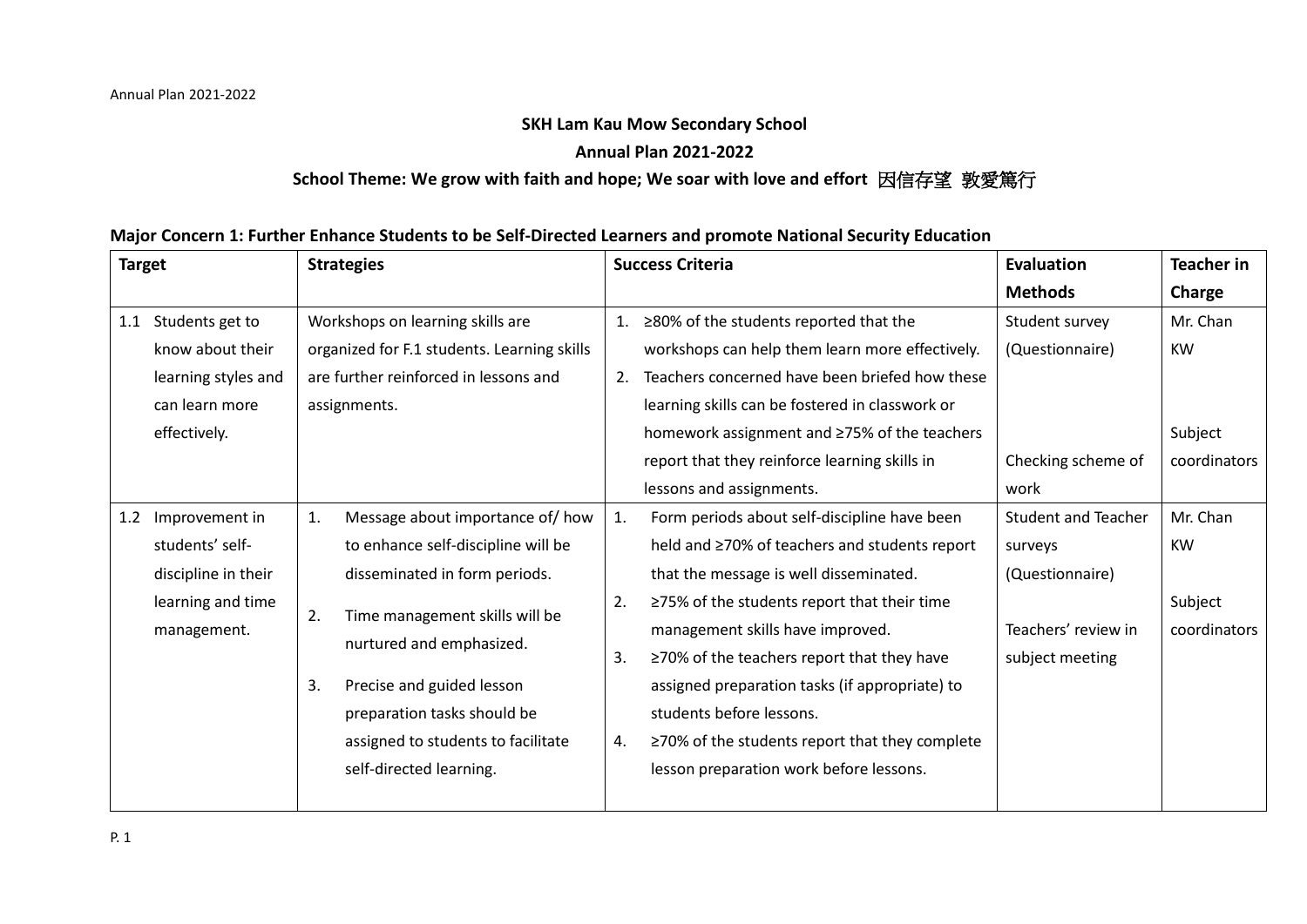| <b>Target</b>           |                 | <b>Strategies</b>                     |    | <b>Success Criteria</b>                                   | Evaluation          | <b>Teacher in</b> |
|-------------------------|-----------------|---------------------------------------|----|-----------------------------------------------------------|---------------------|-------------------|
|                         |                 |                                       |    |                                                           | <b>Methods</b>      | Charge            |
| Good T/S and S/S<br>1.3 | 1.              | Various kinds of activities are       | 1. | $(i)$ $\geq$ 80% of the students agree that their lessons | Student survey      | Subject           |
| interaction during      |                 | structured in lessons to get students |    | are structured with various kinds of activities.          | (questionnaire)     | coordinators      |
| lessons/ online         |                 | actively involved in their learning.  |    | (ii) $\ge$ 75% of the students agree that T/S and S/S     |                     | All teachers      |
| lessons.                | 2.              | Students are encouraged to raise      |    | interaction is good.                                      | Teachers' review in |                   |
|                         |                 | questions during lessons.             | 2. | $\geq$ 60% of the students agree that they like to        | subject meeting     |                   |
|                         | $\mathcal{Z}$ . | Positive reinforcements and           |    | raise questions during lessons.                           | Lesson observation  |                   |
|                         |                 | feedback are appropriately given in   | 3. | $\geq$ 80% of the students report that positive           |                     |                   |
|                         |                 | lessons to encourage students'        |    | reinforcements and feedback are appropriately             |                     |                   |
|                         |                 | participation in their learning.      |    | given.                                                    |                     |                   |
|                         | 4.              | Students are to pair up to discuss    | 4. | $\geq$ 60% of the students report that they form          |                     |                   |
|                         |                 | high-order thinking questions in      |    | discussion groups for various subjects in lessons         |                     |                   |
|                         |                 | lessons.                              | 5. | $(i) \ge 70\%$ of the students agree that they have       |                     |                   |
|                         | 5.              | Let students express their ideas to   |    | chances to answer questions or do                         |                     |                   |
|                         |                 | enhance their presentation skills so  |    | presentations.                                            |                     |                   |
|                         |                 | as to build up their self-confidence. |    | $(ii) \ge 70\%$ of the students agree that more           |                     |                   |
|                         |                 |                                       |    | chances for expressing their ideas in class can           |                     |                   |
|                         |                 |                                       |    | build up their self-confidence.                           |                     |                   |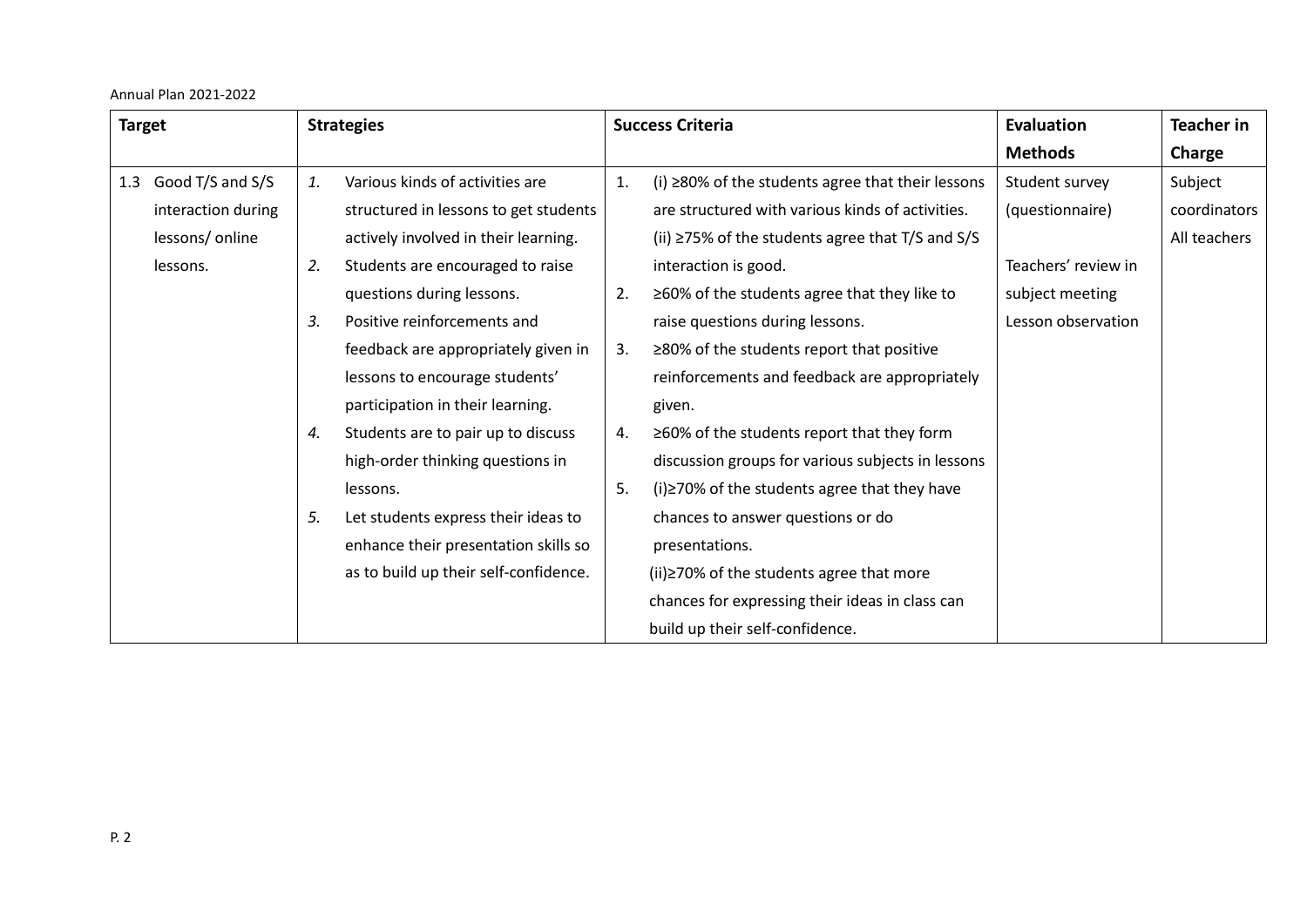| <b>Target</b> |                      | <b>Strategies</b>                         |                                           |    | <b>Success Criteria</b>                               | <b>Evaluation</b>          | <b>Teacher in</b> |
|---------------|----------------------|-------------------------------------------|-------------------------------------------|----|-------------------------------------------------------|----------------------------|-------------------|
|               |                      |                                           |                                           |    |                                                       | <b>Methods</b>             | Charge            |
|               | 1.4 Students can     |                                           | Pre-lesson preparation skills,            |    | ≥70% of the teachers and students report that         | Teacher survey             | Mr. Chan          |
|               | develop skills and   |                                           | presentation skills, note-taking skills   |    | students' self-directed learning habits are enhanced. | (Questionnaire)            | <b>KW</b>         |
|               | habits for self-     |                                           | (self-directed learning habits) on using  |    |                                                       |                            |                   |
|               | directed learning    |                                           | online platforms are taught and trained   |    |                                                       | Teachers' review in        | Subject           |
|               | and online lessons.  |                                           | from junior level so that students can be |    |                                                       | subject meeting            | coordinators      |
|               |                      |                                           | enhanced to be self-directed learners.    |    |                                                       |                            |                   |
| 1.5           | Teachers are able to | Through participating in various kinds of |                                           |    | These professional development programmes have        | Teacher survey             | Ms. Karin         |
|               | use appropriate      |                                           | professional development programmes,      |    | been held and are positively received.                | (Questionnaire)            | Lam               |
|               | teaching and         |                                           | teachers are able to use appropriate      |    |                                                       |                            |                   |
|               | assessment           | teaching and assessment strategies for    |                                           |    |                                                       | Teachers' reflection       | All teachers      |
|               | strategies for       |                                           | facilitating self-directed learning and   |    |                                                       | on their teaching          |                   |
|               | facilitating self-   |                                           | online teaching.                          |    |                                                       |                            |                   |
|               | directed learning    |                                           |                                           |    |                                                       |                            |                   |
|               | and online teaching. |                                           |                                           |    |                                                       |                            |                   |
| 1.6           | Teachers can         | 1.                                        | Teachers equip themselves in              | 1. | ≥80% of the teachers report that students'            | <b>Student and Teacher</b> | Mr. Chan          |
|               | appropriately use    |                                           | employing e-learning/ new teaching        |    | learning motivation is good during the lessons/       | surveys                    | KW and            |
|               | various kinds of     |                                           | strategies through attending              |    | online lessons.                                       | (Questionnaires)           | Subject           |
|               | teaching strategies  |                                           | seminars, workshops and peer              | 2. | ≥80% of the teachers report that they have            |                            | coordinators      |
|               | to boost students'   |                                           | learning activities.                      |    | attended seminars/ workshops/ peer learning           | Questionnaires for         |                   |
|               | learning             | 2.                                        | Subject coordinators facilitate peer      |    | sessions on e-learning or new teaching strategies.    | staff development          |                   |
|               | motivation and       |                                           | sharing on e-learning.                    | 3. | ≥70% of the students report that they have used       | programmes                 |                   |
|               | learning             |                                           |                                           |    | e-learning and cooperative activities in class.       |                            |                   |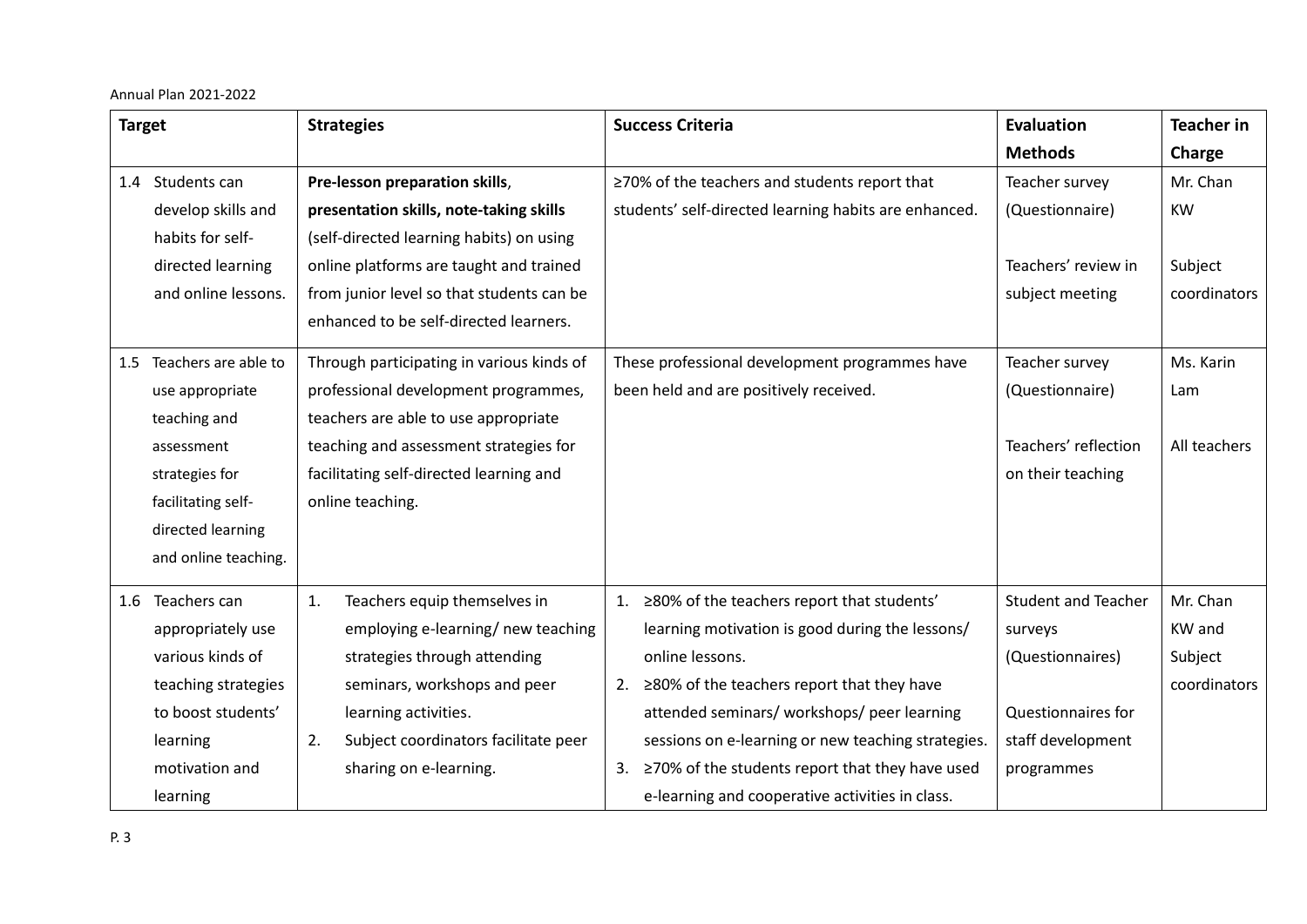Annual Plan 2021-2022

| <b>Target</b>                                                                                                                                                                    | <b>Strategies</b>                                                                                                                                                                                                                                                                                                                                                                                                                           | <b>Success Criteria</b>                                                                                                                                                                                                                                                                                                                                                                                                                                                                                                                                             | Evaluation                                                                                                                                             | <b>Teacher in</b>                                                               |
|----------------------------------------------------------------------------------------------------------------------------------------------------------------------------------|---------------------------------------------------------------------------------------------------------------------------------------------------------------------------------------------------------------------------------------------------------------------------------------------------------------------------------------------------------------------------------------------------------------------------------------------|---------------------------------------------------------------------------------------------------------------------------------------------------------------------------------------------------------------------------------------------------------------------------------------------------------------------------------------------------------------------------------------------------------------------------------------------------------------------------------------------------------------------------------------------------------------------|--------------------------------------------------------------------------------------------------------------------------------------------------------|---------------------------------------------------------------------------------|
|                                                                                                                                                                                  |                                                                                                                                                                                                                                                                                                                                                                                                                                             |                                                                                                                                                                                                                                                                                                                                                                                                                                                                                                                                                                     | <b>Methods</b>                                                                                                                                         | Charge                                                                          |
| effectiveness,<br>including e-<br>learning and co-<br>operative learning.                                                                                                        | 3.<br>E-learning activities/ cooperative<br>learning should be incorporated in<br>their scheme of work/ curriculum<br>guide whenever appropriate.<br>The Wi-Fi system and the electronic<br>4.<br>devices for e-learning are to be<br>regularly maintained and improved<br>to allow smooth implementation of<br>e-learning.                                                                                                                 | 4. ≥70% of the teachers agree that the Wi-Fi system<br>and the electronic devices can facilitate their<br>work.                                                                                                                                                                                                                                                                                                                                                                                                                                                     | Staff training records<br>(CPD records)<br>Subject meeting<br>report<br>Review of the School<br>Administration &<br>Improvement<br>Committee           | IT<br>Committee                                                                 |
| Students are given<br>1.7<br>opportunities to<br>learn new<br>technologies and<br>enhance their<br>creativity which<br>can equip them to<br>be problem-solvers<br>in the future. | Elements of STEAM education are<br>1.<br>integrated in curricula of different<br>subjects, especially in Science,<br>Computer Literacy, Mathematics,<br>D&T and Visual Arts.<br>Restructure the CL curriculum to<br>2.<br>include new technologies necessary<br>to promote STEAM education.<br>Collaboration with Poly U (School of<br>3.<br>Design) and workshops can be<br>provided for students.<br>The project-based learning for<br>4. | Elements of STEAM education were<br>1.<br>(i)<br>integrated in various curricula.<br>Collaborative work across the curricula<br>(ii)<br>receives positive feedback from teachers.<br>2.<br>D&T teacher reports that students' capacity for<br>STEAM education is further enhanced, and the<br>CL has been restructured to implement STEAM<br>education.<br>Collaboration programme with Poly U can be<br>3.<br>smoothly implemented and continues to receive<br>positive feedback from students and teachers.<br>Junior-form Science teachers regard that the<br>4. | Review of school<br>curricula<br>Review of the F.3<br>students'<br>performance in D&T<br>Statistics and report<br>provided by the<br>STEAM coordinator | Mr. Wong<br>WK and<br>subject<br>coordinators<br>$S1-S3$<br>Science<br>teachers |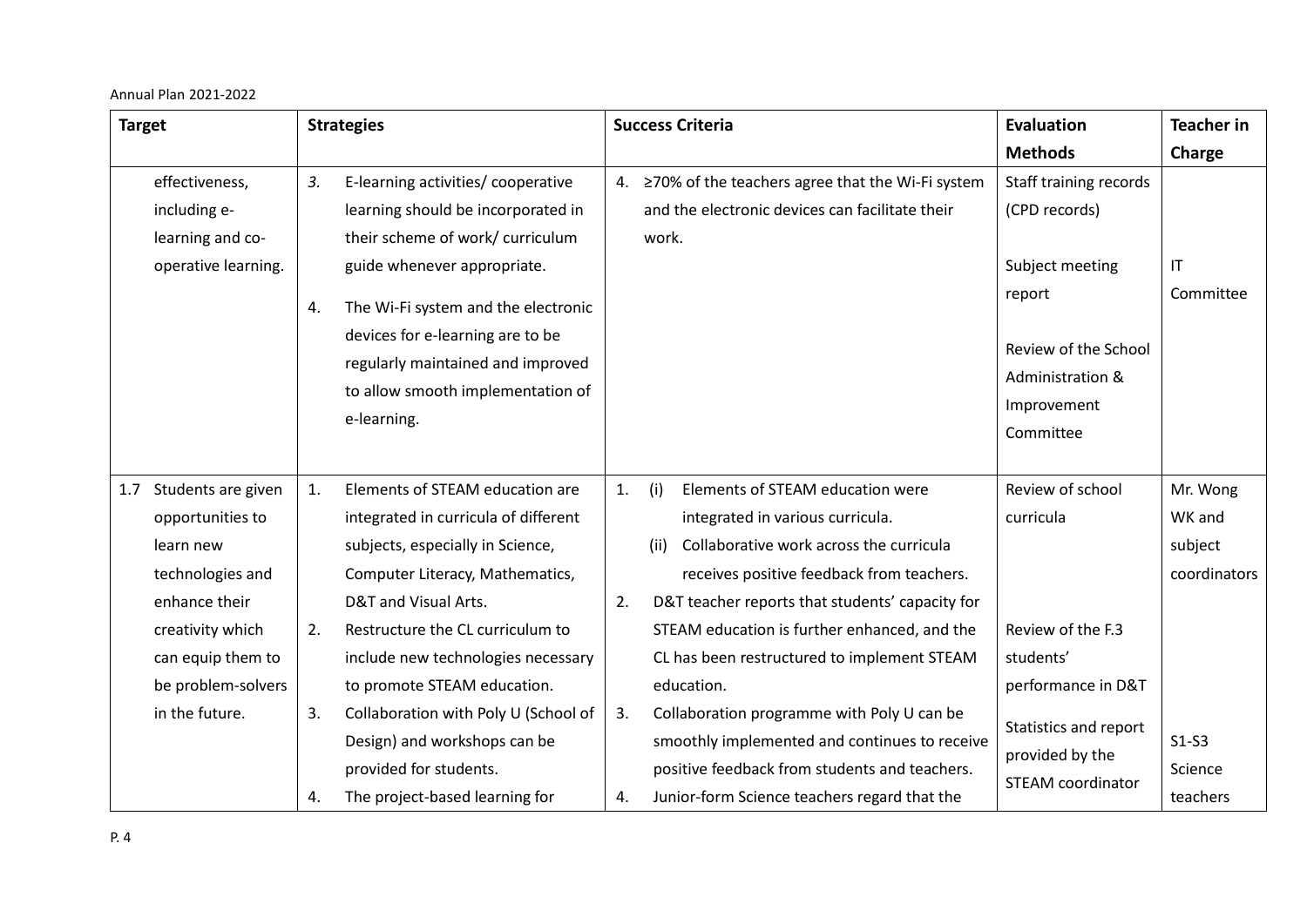Annual Plan 2021-2022

| <b>Target</b>            | <b>Strategies</b>                            | <b>Success Criteria</b>                             | <b>Evaluation</b>         | <b>Teacher in</b> |
|--------------------------|----------------------------------------------|-----------------------------------------------------|---------------------------|-------------------|
|                          |                                              |                                                     | <b>Methods</b>            | Charge            |
|                          | promoting STEAM education is                 | students are interested in STEAM project in         | and junior-form           |                   |
|                          | integrated into the junior-form              | general.                                            | Science teachers          |                   |
|                          | Science curriculum.                          | ≥70% of the staff's computers were upgraded.<br>5.  |                           |                   |
|                          | Upgrading of staff's computers to<br>5.      | Teachers involved in STEAM education have<br>6.     |                           |                   |
|                          | facilitate efficiency.                       | joined these seminars and workshops.                | Report from SAC           | IT                |
|                          | Teachers are encouraged to join<br>6.        |                                                     |                           | Committee         |
|                          | seminars/ workshops in STEAM                 |                                                     |                           |                   |
|                          | education.                                   |                                                     | E-Services records        | Mr. Chan          |
|                          |                                              |                                                     |                           | <b>KW</b>         |
| Implementation of<br>1.8 | Organizing staff development<br>1.           | The seminar was well received and ≥70% of the<br>1. | Teacher survey            | Ms. Karin         |
| <b>National Security</b> | sessions to let teachers have a better       | teachers agreed that they have a better             | (Questionnaire) after     | Lam               |
| <b>Education (NSE)</b>   | understanding of NSE and learn how           | understanding of NSE and learn how to               | the staff                 |                   |
|                          | to implement NSE effectively.                | implement NSE.                                      | development session       |                   |
|                          | Integrating NSE into related curricula<br>2. | Some NSE topics were integrated into the<br>2.      |                           |                   |
|                          | according to the requirements of             | curricula of related subjects.                      | <b>Teaching schedules</b> | <b>NSE</b>        |
|                          | EDB.                                         |                                                     |                           | committee         |
|                          | Refer to the following document for details: |                                                     |                           |                   |
|                          | Work Plan on Implementation of Measure to    |                                                     |                           |                   |
|                          | Safeguard National Security and              |                                                     |                           |                   |
|                          | Promote National Education 2021-2022         |                                                     |                           |                   |
|                          |                                              |                                                     |                           |                   |
|                          |                                              |                                                     |                           |                   |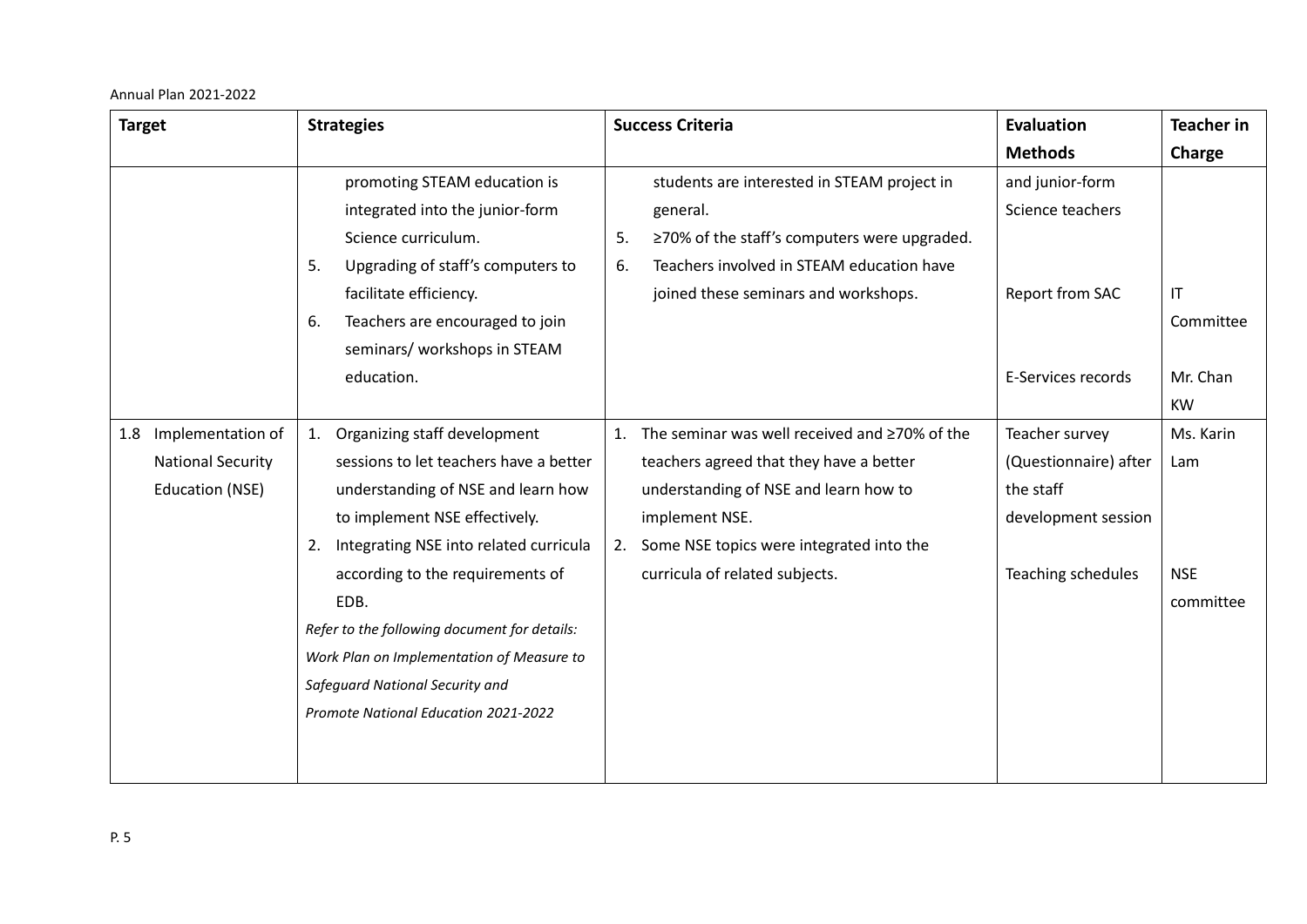# **Major Concern 2: To Foster Self-confidence and Caring Relationships**

| <b>Target</b> |                               | <b>Strategies</b> |                                                               |    | <b>Success Criteria</b>                          | Evaluation      | <b>Teacher in</b> |
|---------------|-------------------------------|-------------------|---------------------------------------------------------------|----|--------------------------------------------------|-----------------|-------------------|
|               |                               |                   |                                                               |    |                                                  | <b>Methods</b>  | Charge            |
| 2.1           | To develop in students        | 1.                | Making video clips delivering the                             | 1. | ≥75% of the students agree that they             | Student survey  | Life              |
|               | positive values -             |                   | messages of the school theme that                             |    | learned the positive values of                   | (Questionnaire) | Education         |
|               | perseverance and caring for   |                   | will be broadcasted in Class Time.                            |    | perseverance and caring for others from          |                 | Committee,        |
|               | others in line with the       | 2.                | A programme namely "Cheering                                  |    | these video clips.                               |                 | Campus TV         |
|               | school theme (We grow with    |                   | for you" for S1 students will be                              | 2. | ≥70% of the students agree that's self-          |                 | Discipline        |
|               | faith and hope; we soar with  |                   | held in the first term to let them                            |    | evaluation and setting goals in the first        |                 | and               |
|               | love and effort               |                   | do self-evaluation and set goals in                           |    | term can help them improve themselves            |                 | Guidance          |
|               |                               |                   | order to improve themselves in                                |    | in the second term.                              |                 | Committee         |
|               |                               |                   | the second term.                                              |    |                                                  |                 |                   |
| 2.2           | To foster students' self-     | 1.                | F2 Iron Man Programme                                         | 1. | ≥75% of the F.2 students agree that the          | Student survey  | Life              |
|               | confidence, caring            |                   |                                                               |    | programme helps build up better                  | (Questionnaire) | Education         |
|               | relationships and the ability | 2.                | "Breathing Exercise" Class will be                            |    | understanding and trust among students,          |                 | Committee         |
|               | to handle emotional           |                   | held in F.5 form-period.                                      |    | build their self-confidence and assuage          |                 |                   |
|               | problems                      | 3.                | Form-period Programme about                                   |    | their emotions.                                  |                 | Discipline        |
|               |                               |                   |                                                               | 2. | $\geq$ 70% of the F.5 students regard that the   |                 | and               |
|               |                               |                   | feelings and emotion will be held<br>for F.1 to F.4 students. |    | "Breathing Exercise" Class is effective for      |                 | Guidance          |
|               |                               |                   |                                                               |    | helping them assuage their emotions.             |                 | Committee         |
|               |                               |                   |                                                               | 3. | $\geq$ 70% of the F.1 – F.4 students regard that |                 | $Co-$             |
|               |                               |                   |                                                               |    | the form-period programme can let them           |                 | curricular        |
|               |                               |                   |                                                               |    | learn how to observe, accept and control         |                 | Activities        |
|               |                               |                   |                                                               |    | their emotions.                                  |                 | Committee         |
|               |                               |                   |                                                               |    |                                                  |                 |                   |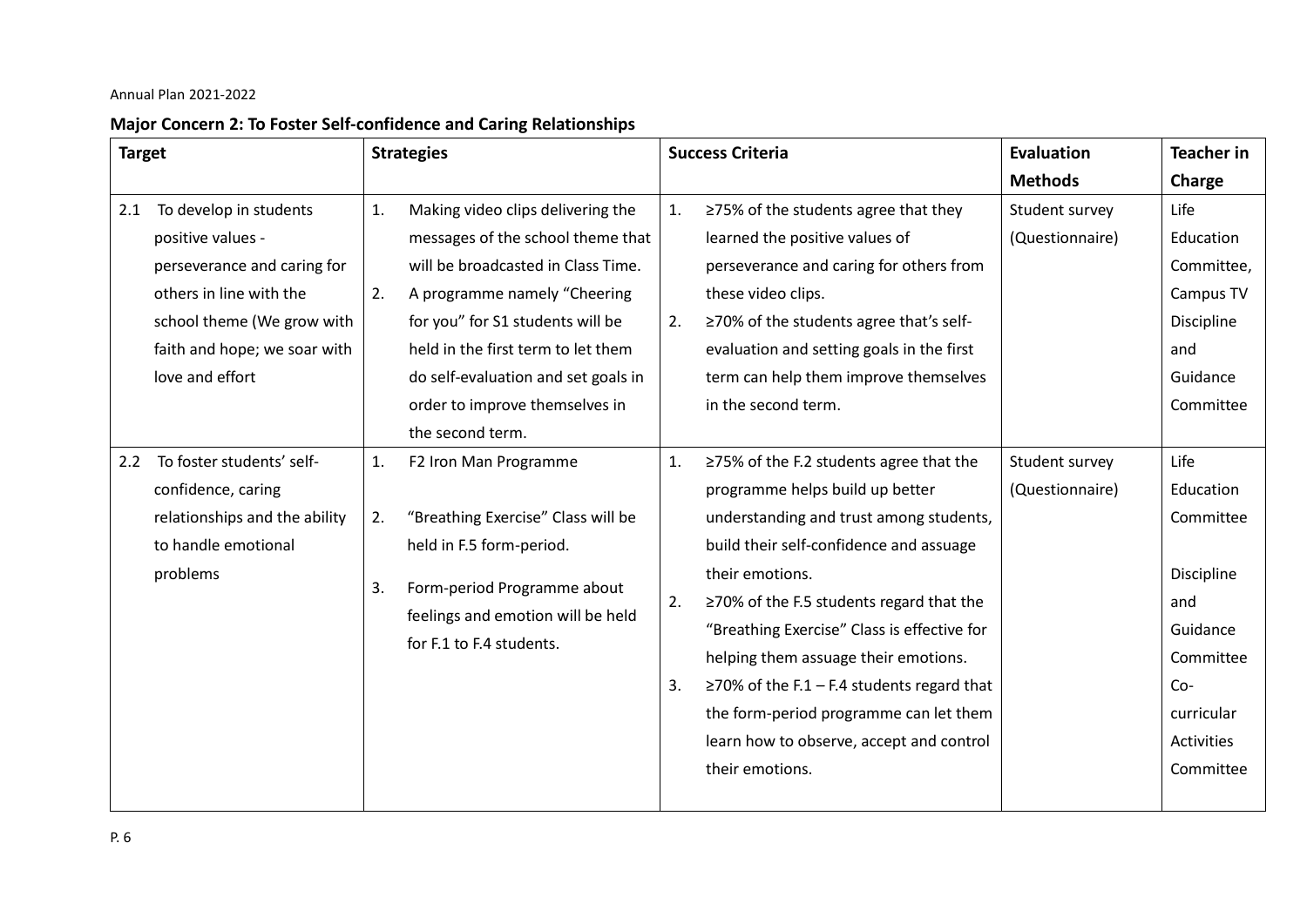Annual Plan 2021-2022

| <b>Target</b> |                                                                                                                                         | <b>Strategies</b> |                                                                                                                                                                                                                                                                                                                                                  |          | <b>Success Criteria</b>                                                                                                                                                                                                                                                                                                 | <b>Evaluation</b>                                                        | <b>Teacher in</b>                          |
|---------------|-----------------------------------------------------------------------------------------------------------------------------------------|-------------------|--------------------------------------------------------------------------------------------------------------------------------------------------------------------------------------------------------------------------------------------------------------------------------------------------------------------------------------------------|----------|-------------------------------------------------------------------------------------------------------------------------------------------------------------------------------------------------------------------------------------------------------------------------------------------------------------------------|--------------------------------------------------------------------------|--------------------------------------------|
|               |                                                                                                                                         |                   |                                                                                                                                                                                                                                                                                                                                                  |          |                                                                                                                                                                                                                                                                                                                         | <b>Methods</b>                                                           | Charge                                     |
| 2.2           | To foster students' self-<br>confidence, caring<br>relationships and the ability<br>to handle emotional<br>problems                     | 4.<br>5.          | The educational psychologists will<br>teach F.6 students how to cope<br>with exam stress using one of the<br>form-periods.<br>Organizing different extra-<br>curricular activities to enhance<br>students' leadership skills and<br>self-confidence.                                                                                             | 4.<br>5. | $\geq$ 70% of F.6 students regard that they are<br>capable of coping with exam stress after<br>learning the skills taught by the<br>educational psychiatrist.<br>≥70% of the students who help organize<br>different extra-curricular activities can<br>build up their self-confidence and<br>leadership skills.        | Review by the Co-<br>curricular Activities<br>Committee                  |                                            |
| 2.3           | To foster empathy in<br>students so that they would<br>accept individual differences<br>and develop caring<br>relationships with others | 1.<br>2.          | Form-period Programme<br>promoting inclusion will be held<br>for F.1 to F.5 students for them to<br>learn acceptance and<br>appreciation of diversity.<br>Service Learning Programme for<br>F.2 and F.3 students to let them<br>learn the needs of different<br>people e.g. the elderly and the<br>disabled and the intellectually-<br>disabled. | 1.<br>2. | $\geq$ 80% of the students involved regard that<br>the form-period programme let them have<br>a better understanding of individual<br>differences and limitations.<br>$\geq$ 80% of the students involved regard that<br>the Service Learning Programme let them<br>have a better understanding of the needy<br>people. | Student survey<br>(Questionnaire)<br>Review by the<br>teachers concerned | Discipline<br>and<br>Guidance<br>Committee |